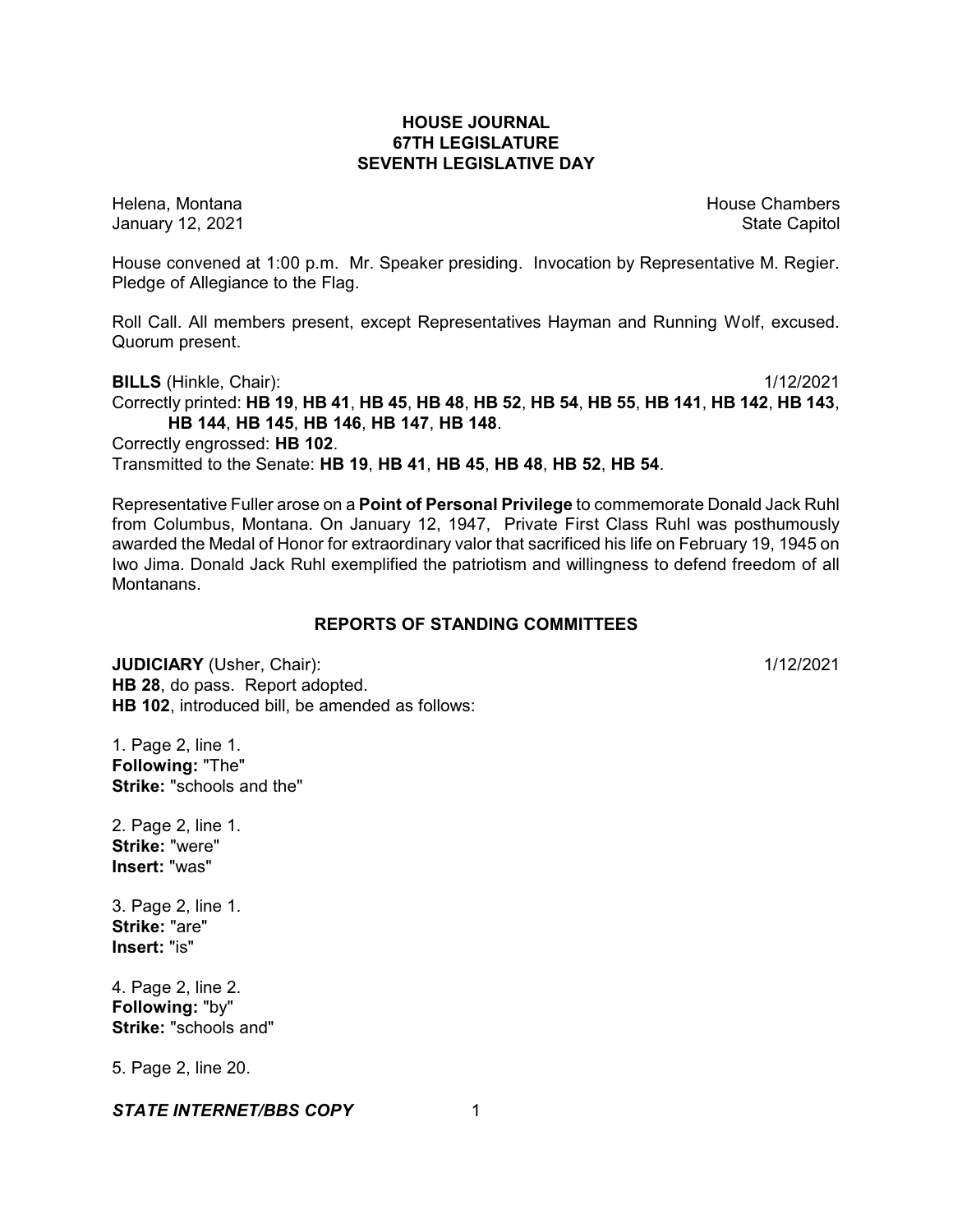**Following:** "corrections"

**Insert:** "or a secure treatment facility operated by the department of public health and human services"

6. Page 2, line 25. **Following:** "States;" **Strike:** "or"

7. Page 2, line 26. **Following:** the second "property" **Insert:** "or the person who possesses or is in control of the property, including a tenant or lessee of the property," **Following:** "firearms" **Insert:** "; (7) within a courtroom pursuant to an order of a justice of the peace or judge; or (8) in a school building as determined by a school board pursuant to 45-8-361"

8. Page 3, line 10. **Following:** "law" **Insert:** "and meeting the minimum safety and training requirements in 45-8-321(3)"

9. Page 4, line 1. **Following:** "through 7]" **Strike:** "that"

10. Page 4, line 1. **Strike:** "intentionally" **Insert:** "wrongfully"

11. Page 4, line 1 through line 2. **Strike:** "has" on line 1 through "entity," on line 2 **Insert:** "by"

12. Page 4, line 4 through line 5. **Strike:** ", who" on line 4 through "delay" on line 5 **Insert:** "has a cause of action"

13. Page 4, line 6. **Strike:** "intentional" **Insert:** "wrongful"

And, as amended, do pass. Report adopted.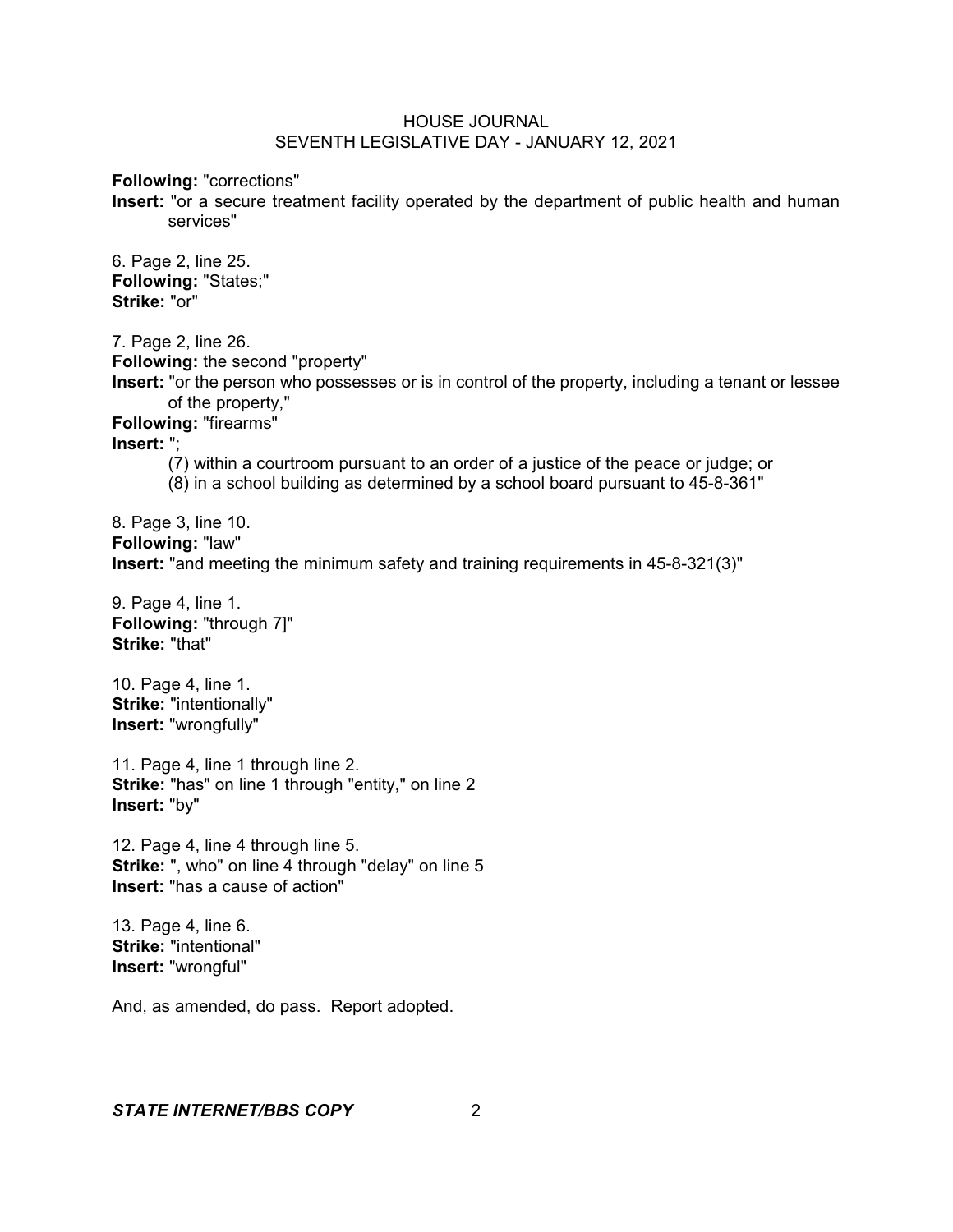# **FIRST READING AND COMMITMENT OF BILLS**

The following House bills were introduced, read first time, and referred to committees:

**HB 149**, introduced by V. Ricci, referred to Business and Labor.

**HB 150**, introduced by M. Dunwell, referred to Taxation.

**HB 151**, introduced by E. Buttrey, R. Fitzgerald, D. Loge, referred to Business and Labor.

**HB 152**, introduced by N. Duram, M. Cuffe, J. Ellis, D. Fern, referred to Natural Resources.

**HB 153**, introduced by R. Fitzgerald, referred to Business and Labor.

**HB 154**, introduced by D. Fern, referred to Taxation.

# **SECOND READING OF BILLS (COMMITTEE OF THE WHOLE)**

Majority Leader Vinton moved the House resolve itself into a Committee of the Whole for consideration of business on second reading. Motion carried. Representative Duram in the chair.

Mr. Speaker: We, your Committee of the Whole, having had under consideration business on second reading, recommend as follows:

**HB 79** - Representative Noland moved **HB 79** do pass. Motion carried as follows:

Yeas: Abbott, Anderson, Bartel, Beard, Bedey, Berglee, Bertoglio, Binkley, Bishop, Brewster, Buckley, Buttrey, Carlson, Curdy, Custer, Dooling, Dunwell, Duram, Farris-Olsen, Fern, Fielder, Fitzgerald, Fleming, France, Frazer, Fuller, Funk, Galloway, Garner, Gillette, Gist, Greef, Gunderson, Hamilton, Harvey, Hawk, Hayman, Hill, Hinkle C, Holmlund, Hopkins, Jones, Karjala, Kassmier, Kelker, Keogh, Kerns, Kerr-Carpenter, Knudsen C, Knudsen R, Kortum, Lenz, Ler, Loge, Malone, Marler, Marshall, McKamey, Mercer, Mitchell, Moore, Nave, Noland, Novak, Olsen, Patelis, Putnam, Read, Regier A, Regier M, Reksten, Ricci, Schillinger, Seekins-Crowe, Sheldon-Galloway, Skees, Smith, Stafman, Stewart Peregoy, Stromswold, Sullivan, Tenenbaum, Thane, Trebas, Tschida, Usher, Vinton, Walsh, Weatherwax, Welch, Whiteman Pena, Whitman, Zolnikov, Mr. Speaker.

Total 94

Nays: Caferro, Hinkle J, Keane, Phalen, Windy Boy. Total 5

Voted absentee: Hayman, Aye.

Excused: Hayman, Running Wolf. Total 2

Absent or not voting: None. Total 0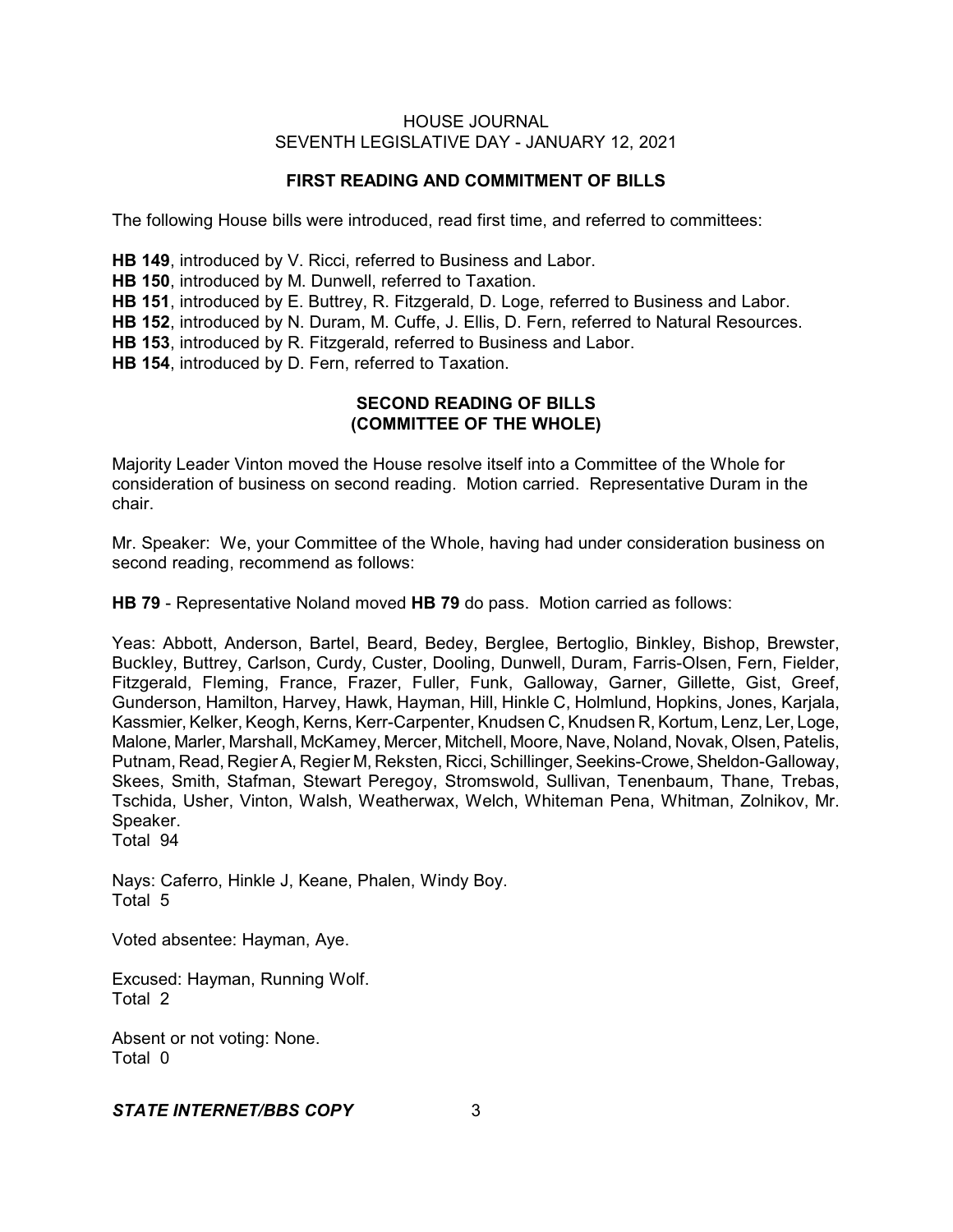Majority Leader Vinton moved the Committee rise and report. Motion carried. Committee arose. House resumed. Mr. Speaker presiding. Chair Duram moved the Committee of the Whole report be adopted. Report adopted as follows:

Yeas: Abbott, Anderson, Bartel, Beard, Bedey, Berglee, Bertoglio, Binkley, Bishop, Brewster, Buckley, Buttrey, Caferro, Carlson, Curdy, Custer, Dooling, Dunwell, Duram, Fern, Fielder, Fitzgerald, Fleming, France, Frazer, Fuller, Funk, Galloway, Garner, Gillette, Gist, Greef, Gunderson, Hamilton, Harvey, Hawk, Hill, Hinkle C, Hinkle J, Holmlund, Hopkins, Jones, Karjala, Kassmier, Keane, Kelker, Keogh, Kerns, Kerr-Carpenter, Knudsen C, Knudsen R, Kortum, Lenz, Ler, Loge, Malone, Marler, Marshall, McKamey, Mercer, Mitchell, Moore, Nave, Noland, Novak, Patelis, Phalen, Putnam, Read, Regier A, Regier M, Reksten, Ricci, Schillinger, Seekins-Crowe, Sheldon-Galloway, Skees, Smith, Stafman, Stewart Peregoy, Stromswold, Sullivan, Tenenbaum, Thane, Trebas, Tschida, Usher, Vinton, Walsh, Weatherwax, Welch, Whiteman Pena, Whitman, Windy Boy, Zolnikov, Mr. Speaker. Total 96

Nays: None. Total 0

Voted absentee: None.

Excused: Hayman, Running Wolf. Total 2

Absent or not voting: Farris-Olsen, Olsen. Total 2

### **THIRD READING OF BILLS**

The following bills having been read three several times, title and history agreed to, were disposed of in the following manner:

**HB 19** passed as follows:

Yeas: Abbott, Anderson, Bartel, Beard, Bedey, Berglee, Bertoglio, Binkley, Bishop, Brewster, Buckley, Buttrey, Caferro, Carlson, Curdy, Custer, Dooling, Dunwell, Duram, Farris-Olsen, Fern, Fielder, Fitzgerald, Fleming, France, Frazer, Fuller, Funk, Galloway, Garner, Gillette, Gist, Greef, Gunderson, Hamilton, Harvey, Hawk, Hill, Hinkle C, Hinkle J, Holmlund, Hopkins, Jones, Karjala, Kassmier, Keane, Kelker, Keogh, Kerns, Kerr-Carpenter, Knudsen C, Knudsen R, Kortum, Lenz, Ler, Loge, Malone, Marler, Marshall, McKamey, Mercer, Mitchell, Moore, Nave, Noland, Novak, Olsen, Patelis, Phalen, Putnam, Read, Regier A, Regier M, Reksten, Ricci, Schillinger, Seekins-Crowe, Sheldon-Galloway, Skees, Smith, Stafman, Stewart Peregoy, Stromswold, Sullivan, Tenenbaum, Thane, Trebas, Tschida, Usher, Vinton, Walsh, Weatherwax, Welch, Whiteman Pena, Whitman, Zolnikov, Mr. Speaker. Total 97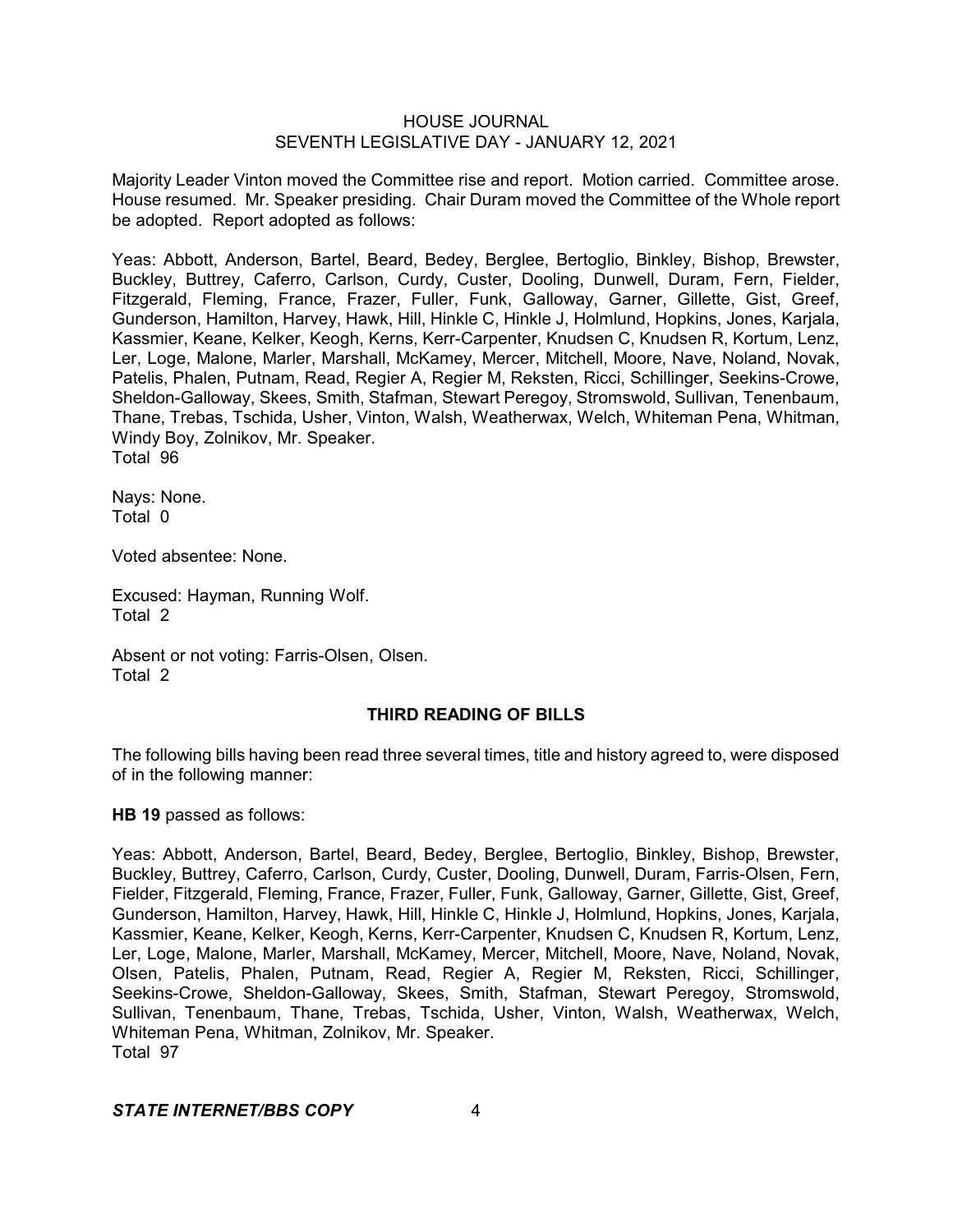Nays: Windy Boy. Total 1

Voted absentee: None.

Excused: Hayman, Running Wolf. Total 2

Absent or not voting: None. Total 0

**HB 41** passed as follows:

Yeas: Abbott, Anderson, Bartel, Beard, Bedey, Berglee, Bertoglio, Binkley, Bishop, Brewster, Buckley, Buttrey, Caferro, Carlson, Curdy, Custer, Dooling, Dunwell, Duram, Farris-Olsen, Fern, Fielder, Fitzgerald, Fleming, France, Frazer, Fuller, Funk, Galloway, Garner, Gillette, Gist, Greef, Gunderson, Hamilton, Harvey, Hawk, Hill, Hinkle C, Hinkle J, Holmlund, Hopkins, Jones, Karjala, Kassmier, Keane, Kelker, Keogh, Kerns, Kerr-Carpenter, Knudsen C, Knudsen R, Kortum, Lenz, Ler, Loge, Malone, Marler, Marshall, McKamey, Mercer, Mitchell, Moore, Nave, Noland, Novak, Olsen, Patelis, Phalen, Putnam, Read, Regier A, Regier M, Reksten, Ricci, Schillinger, Seekins-Crowe, Sheldon-Galloway, Skees, Smith, Stafman, Stewart Peregoy, Stromswold, Sullivan, Tenenbaum, Thane, Trebas, Tschida, Usher, Vinton, Walsh, Weatherwax, Welch, Whiteman Pena, Whitman, Windy Boy, Zolnikov, Mr. Speaker. Total 98

Nays: None. Total 0

Voted absentee: None.

Excused: Hayman, Running Wolf. Total 2

Absent or not voting: None. Total 0

**HB 45** passed as follows:

Yeas: Abbott, Anderson, Bartel, Bedey, Berglee, Bertoglio, Bishop, Brewster, Buckley, Buttrey, Caferro, Carlson, Curdy, Custer, Dooling, Dunwell, Duram, Farris-Olsen, Fern, Fielder, Fitzgerald, Fleming, France, Frazer, Funk, Galloway, Garner, Gillette, Gist, Greef, Gunderson, Hamilton, Harvey, Hawk, Hill, Hinkle C, Hinkle J, Holmlund, Hopkins, Jones, Karjala, Kassmier, Keane, Kelker, Keogh, Kerns, Kerr-Carpenter, Knudsen C, Knudsen R, Kortum, Loge, Malone, Marler, Marshall, McKamey, Mercer, Mitchell, Moore, Novak, Olsen, Patelis, Phalen, Putnam, Read, Regier A, Regier M, Reksten, Ricci, Schillinger, Seekins-Crowe, Sheldon-Galloway, Skees, Smith,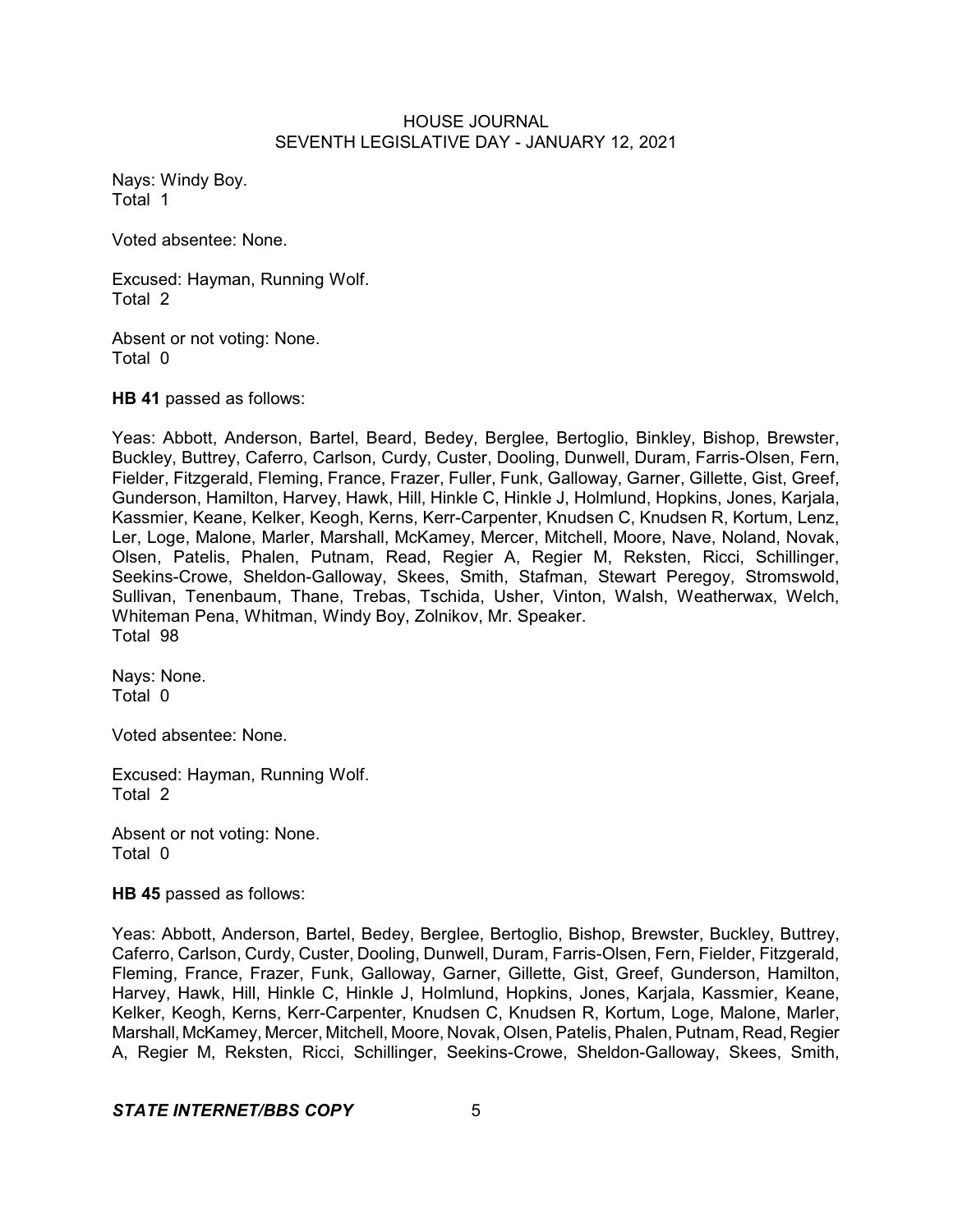Stafman, Stewart Peregoy, Stromswold, Sullivan, Tenenbaum, Thane, Trebas, Usher, Vinton, Walsh, Weatherwax, Welch, Whiteman Pena, Whitman, Windy Boy, Zolnikov, Mr. Speaker. Total 90

Nays: Beard, Binkley, Fuller, Lenz, Ler, Nave, Noland, Tschida. Total 8

Voted absentee: None.

Excused: Hayman, Running Wolf. Total 2

Absent or not voting: None. Total 0

**HB 48** passed as follows:

Yeas: Abbott, Anderson, Bartel, Beard, Bedey, Berglee, Bertoglio, Binkley, Bishop, Brewster, Buckley, Buttrey, Caferro, Carlson, Curdy, Custer, Dooling, Dunwell, Duram, Farris-Olsen, Fern, Fielder, Fitzgerald, Fleming, France, Frazer, Fuller, Funk, Galloway, Garner, Gillette, Gist, Greef, Gunderson, Hamilton, Harvey, Hawk, Hill, Hinkle C, Hinkle J, Holmlund, Hopkins, Jones, Karjala, Kassmier, Keane, Kelker, Keogh, Kerns, Kerr-Carpenter, Knudsen C, Knudsen R, Kortum, Lenz, Ler, Loge, Malone, Marler, Marshall, McKamey, Mercer, Mitchell, Moore, Nave, Noland, Novak, Olsen, Patelis, Phalen, Putnam, Read, Regier A, Regier M, Reksten, Ricci, Schillinger, Seekins-Crowe, Sheldon-Galloway, Skees, Smith, Stafman, Stewart Peregoy, Stromswold, Sullivan, Tenenbaum, Thane, Trebas, Tschida, Usher, Vinton, Walsh, Weatherwax, Welch, Whiteman Pena, Whitman, Windy Boy, Zolnikov, Mr. Speaker. Total 98

Nays: None. Total 0

Voted absentee: None.

Excused: Hayman, Running Wolf. Total 2

Absent or not voting: None. Total 0

**HB 52** passed as follows:

Yeas: Abbott, Anderson, Bartel, Beard, Bedey, Berglee, Bertoglio, Binkley, Bishop, Brewster, Buckley, Buttrey, Caferro, Carlson, Curdy, Custer, Dooling, Dunwell, Duram, Farris-Olsen, Fern, Fielder, Fitzgerald, Fleming, France, Frazer, Fuller, Funk, Galloway, Garner, Gillette, Gist, Greef,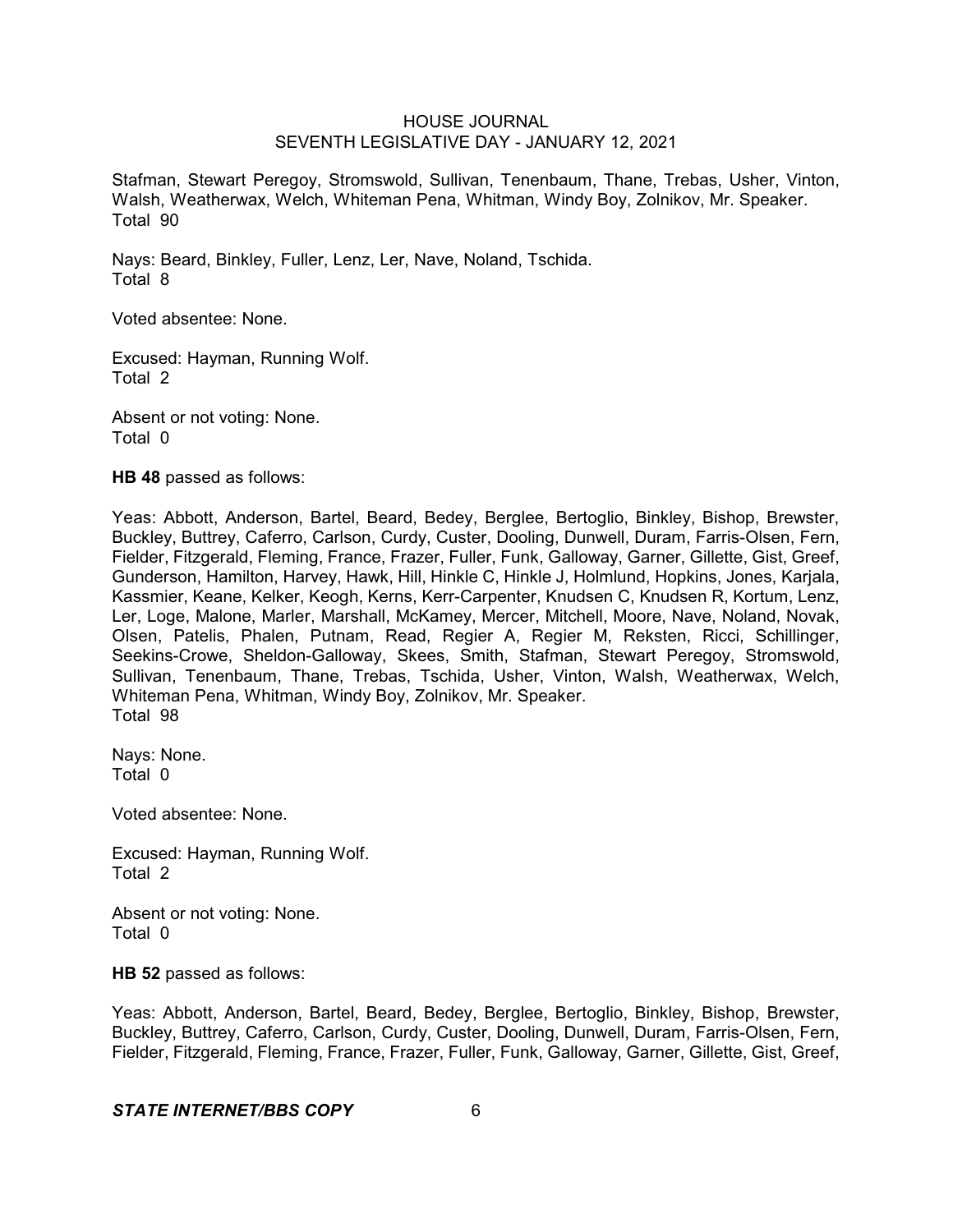Gunderson, Hamilton, Harvey, Hawk, Hill, Hinkle C, Hinkle J, Holmlund, Hopkins, Jones, Karjala, Kassmier, Keane, Kelker, Keogh, Kerns, Kerr-Carpenter, Knudsen C, Knudsen R, Kortum, Lenz, Ler, Loge, Malone, Marler, Marshall, McKamey, Mercer, Mitchell, Moore, Nave, Noland, Novak, Olsen, Patelis, Phalen, Putnam, Read, Regier A, Regier M, Reksten, Ricci, Schillinger, Seekins-Crowe, Sheldon-Galloway, Skees, Smith, Stafman, Stewart Peregoy, Stromswold, Sullivan, Tenenbaum, Thane, Trebas, Tschida, Usher, Vinton, Walsh, Weatherwax, Welch, Whiteman Pena, Whitman, Windy Boy, Zolnikov, Mr. Speaker. Total 98

Nays: None. Total 0

Voted absentee: None.

Excused: Hayman, Running Wolf. Total 2

Absent or not voting: None. Total 0

**HB 54** passed as follows:

Yeas: Abbott, Anderson, Bartel, Beard, Bedey, Berglee, Bertoglio, Binkley, Bishop, Brewster, Buckley, Buttrey, Caferro, Carlson, Curdy, Custer, Dooling, Dunwell, Duram, Farris-Olsen, Fern, Fielder, Fitzgerald, Fleming, France, Frazer, Fuller, Funk, Galloway, Garner, Gillette, Gist, Greef, Gunderson, Hamilton, Harvey, Hawk, Hill, Hinkle C, Hinkle J, Holmlund, Hopkins, Jones, Karjala, Kassmier, Keane, Kelker, Keogh, Kerns, Kerr-Carpenter, Knudsen C, Knudsen R, Kortum, Lenz, Ler, Loge, Malone, Marler, Marshall, McKamey, Mercer, Mitchell, Moore, Nave, Noland, Novak, Olsen, Patelis, Phalen, Putnam, Read, Regier A, Regier M, Reksten, Ricci, Schillinger, Seekins-Crowe, Sheldon-Galloway, Skees, Smith, Stafman, Stewart Peregoy, Stromswold, Sullivan, Tenenbaum, Thane, Trebas, Tschida, Usher, Vinton, Walsh, Weatherwax, Welch, Whiteman Pena, Whitman, Windy Boy, Zolnikov, Mr. Speaker. Total 98

Nays: None. Total 0

Voted absentee: None.

Excused: Hayman, Running Wolf. Total 2

Absent or not voting: None. Total 0